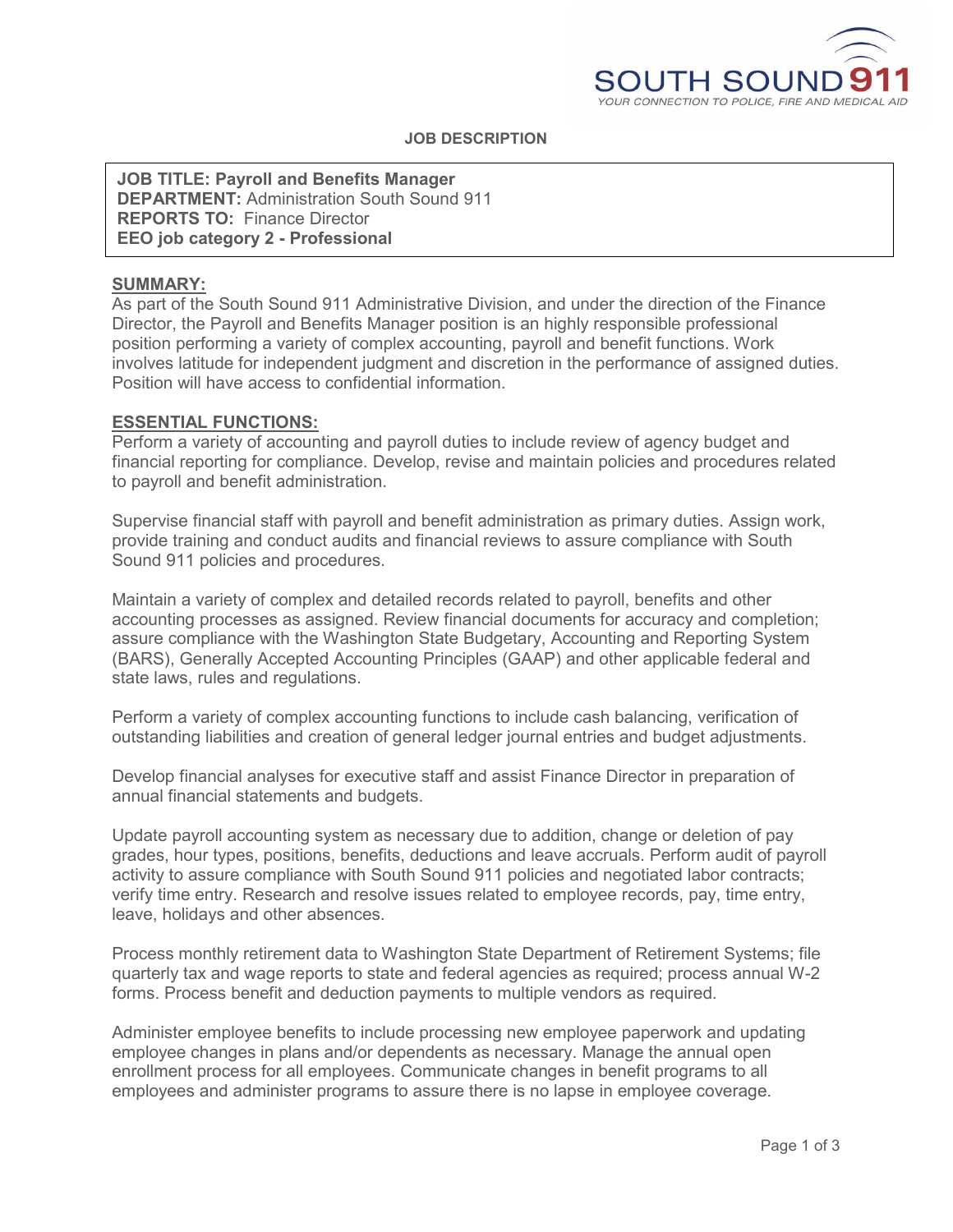Maintain current understanding of payroll laws rules and regulations, and effectively communicate changes with supervisor and other employees as required.

# **REQUIRED ABILITY, KNOWLEDGE AND EXPECTATIONS:**

Understanding and application of Generally Accepted Accounting Principles, theories, concepts, and terms.

Knowledge of governmental accounting principles and practices, including Washington State BARS.

Read, interpret, explain, apply and follow applicable laws, codes, regulations, policies and procedures.

Provide training to other staff members as needed.

Work appropriately with confidential material and information.

Work with speed and accuracy.

Proficient with standard suite of Microsoft Office software and database applications.

Communicate efficiently and effectively both orally and in writing using tact, patience and courtesy.

Maintain cooperative and effective working relationships with others.

Analyze situations quickly and adopt an effective course of action.

Follow safety rules and regulations

Organize work with many interruptions and multiple tasks to meet schedules and timelines.

## **QUALIFICATIONS:**

An equivalent combination to: graduation from four-year college or university with specialization in accounting, finance, business or related field and three years of professional payroll, accounting or budgeting experience. Experience in a governmental agency is preferred.

#### **PHYSICAL REQUIREMENTS:**

The physical demands described here are representative of those that must be met by an employee to successfully perform the essential functions of this job. Reasonable accommodations may be made to enable individuals with disabilities to perform the essential functions.

While performing the duties of this job, the employee is regularly required to sit at a computer terminal, frequent walking both indoors and out; use hands to finger, handle, or feel and talk or hear. The employee is frequently required to reach with hands and arms. The employee is occasionally required to stand, stoop, or kneel. The employee must occasionally lift and/or move up to 25 pounds. Specific vision abilities required by this job include close vision, distance vision, peripheral vision, depth perception and ability to adjust focus.

#### **WORKING ENVIRONMENT:**

Office environment with frequent interruptions. The noise level in the work environment is usually quiet. This position will interact with employees and customers on a daily basis.

## **MACHINES/TOOLS/EQUIPMENT/WORK AIDS:**

Personal computer, copy machines, telephone, fax machine, e-mail, calculators, and printers.

| <b>Activity</b> | <b>Percentage of time</b> | <b>Activity</b> | <b>Pounds</b> |
|-----------------|---------------------------|-----------------|---------------|
| Standing        | 10% of time               | Pulling         | 25 lbs.       |
| Walking         | 10% of time               | Pushing         | 25 lbs.       |

# **ANALYSIS OF PHYSICAL DEMANDS OF POSITION**